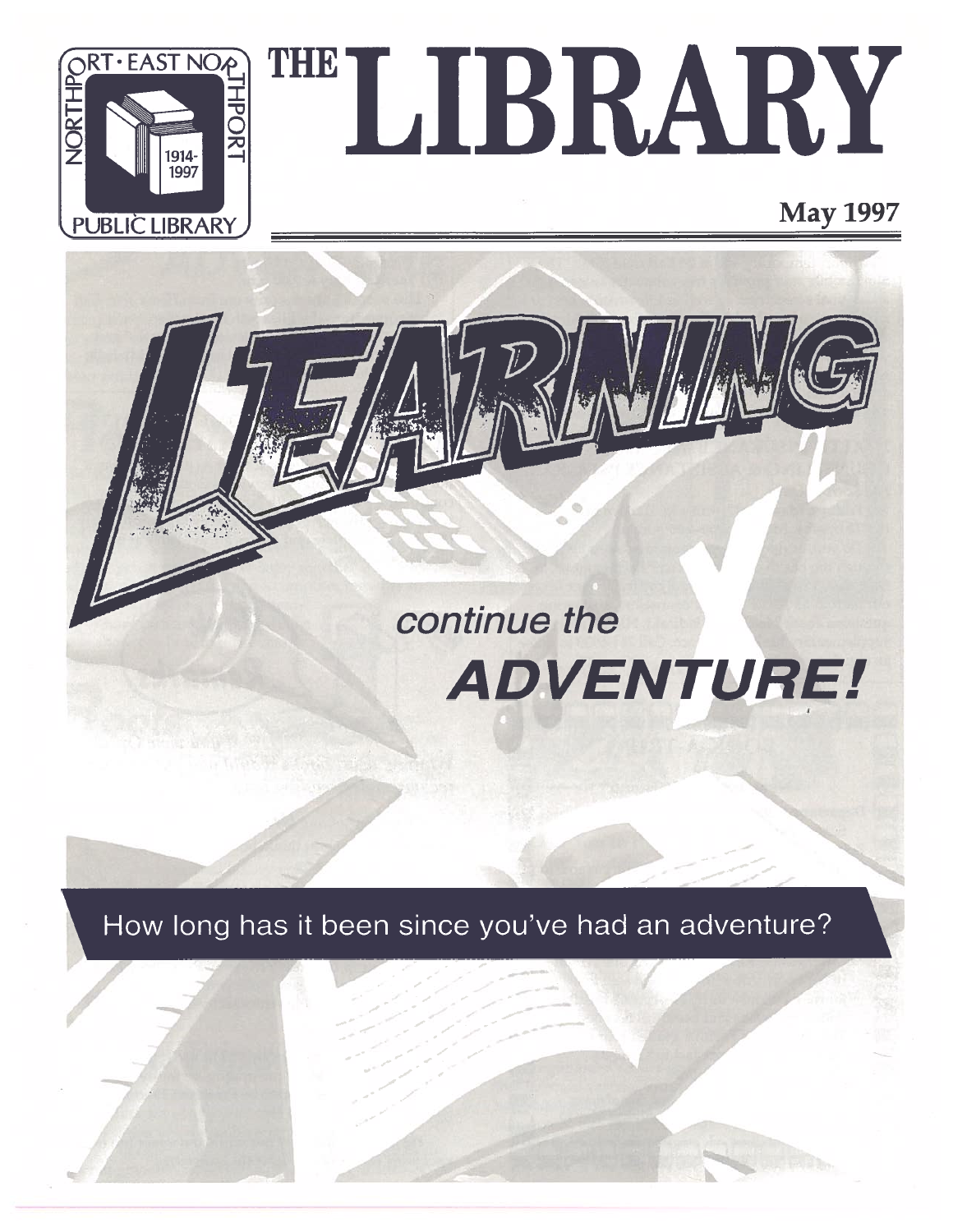

## For Prime Timers

 SIGHTMOBILE (East Northport) Friday, May 9, 10 a.m. - 2:00 p.m.

As a community service of Stahl Eye Associates, the Sightmobile — <sup>a</sup> fully-equipped ophthalmologist's examining room on wheels — will be stationed in the parking lot behind the East Northport temporary site at 86 Larkfield Road. The Sightmobile staff provides free cataract, glaucoma, and retinal screenings, as well as information on many areas of eye health. The screening procedures are done without touching the eye or using dilating drops, which cause problems to some seniors. A readout of your evaluation will be given, along with any information pertinent to your examination. This service is provided on <sup>a</sup> first-come, first-served basis.

## HEALTH INSURANCE INFORMATION, COUNSELING & ASSISTANCE PROGRAM For Seniors Only

(N) Fridays, May <sup>9</sup> & 23, 9:15 a.m. -12:15 p.m. (N) Thursday, May 29, 1:00-4:00 p.m.

Do you, or does someone you love, need help through the health insurance maze? Each month, Stu Goldblatt, Tom Henry, and Carolyn Streitwieser serve our patrons as AARP-trained counselors, answering questions about Medicare, Medicaid, HMOs, and supplementary health insurance. Call 261-6930 to make an appointment in Northport.

<u>r [: [: [: [: [: [: [: [: [: ]] [: [: [: [: [: ]] [: [: [: [: ]] [: [: ]] [: [: [: ]] [: [: [: ]] [: [: [: ]</u> BOOK-A-TRIPto

Newport, Rhode Island

Departure: 6:30 a.m. from the Middleville School Parking Lot. Return: 10:00 p.m.

Cost: \$53.00 per person (checks only; payable to Northport Public Library; non-refundable)

Itinerary: Start the day with a relaxing ferry ride from Orient Point to New London, Ct. A full-course luncheon at the waterfront Chart House Restaurant awaits our arrival in Newport. After lunch, <sup>a</sup> narrated bus journey will take us by Newport's breath taking mansions and beautiful beaches. The day will end with <sup>a</sup> guided tour of Hammersmith Farm, Jackie Kennedy Onassis' childhood home.

Register in person (limit 2 on first day of ticket sale) at the Northport Library beginning May 10.

RAAAAAAAA

## NOVEL IDEAS



This month we'll discuss Mrs. Ted Bliss by Stanley Elkin. To join this group call Dodie Giliman at 261- 6930.

## BOOK & SANDWICH (W)RAP

(N) Thursday, May 1, 1:00 p.m. (N) Tuesday, May 6, 7:00 p.m.

This month's short stories are from Here's Your Hat What's Your Hurry by Elizabeth McCracken. We'l discuss "Mercedes Kane," "Secretary of State," and "Here's Your Hat What's Your Hurry." Call Michelle Epstein at 261-6930.

## COMMUNITY-WIDE WOMEN'S HEALTH **SURVEY**

The Huntington Breast Cancer Action Coalition, <sup>a</sup> not-for-profit community service organization, is conducting <sup>a</sup> Breast Health Survey of Long Island women over the age of 25. The survey takes only <sup>a</sup> few minutes to complete and copies are available at both library buildings.



If you were Oprah

Winfrey, what books would you pu<sup>t</sup> on your recommended reading list?

Fill out one of our **Book Remark** review forms and let us know what you think. For some of our own "Oprah" picks, read on...

An Unknown Woman by Alice Koller is <sup>a</sup> biography about a daughter and mother coming to terms with their relationship.

Swimming in the Starry River by Paul Carey Reid is a first novel that will stay with you. This tale of <sup>a</sup> devoted father and his chronically-ill daughter will touch your heart.

Mornings on Horseback by David McCullough is the unforgettable story of the unique, seriously asthmatic little boy who grew up to be President Theodore Roosevelt.

We'll publish more of our picks and yours too in upcoming issues of our monthly newsletter.

-2-

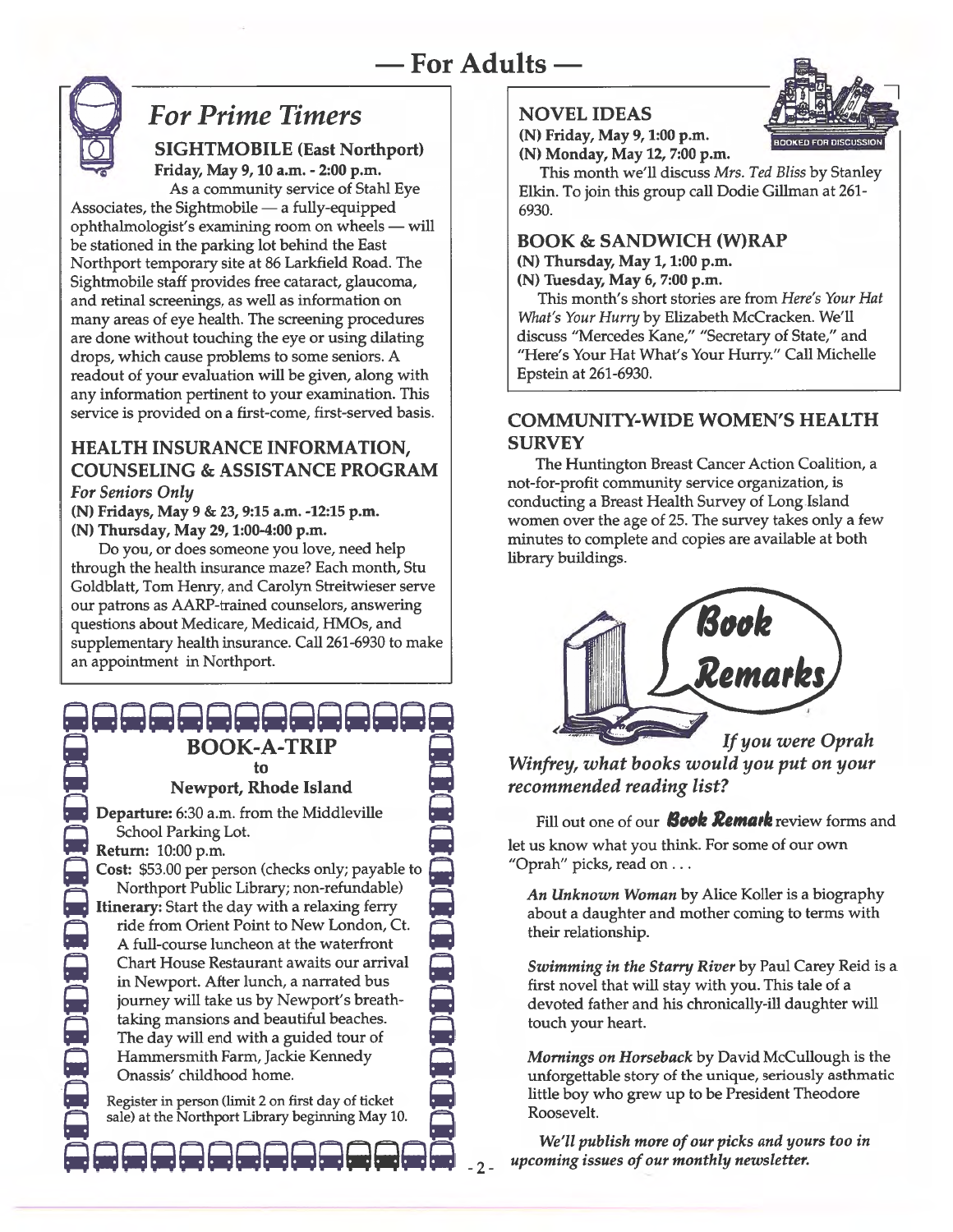EN = East Northport Library EN East Northport Library

IRE NOTIFIPOTE-EAST NOTIFIPOT F LIDIL LIDIALY ENCOULAGES ALL TESTICIPATE IN PROGRAMS and activities. Please let us know in advance if you require any special accommodations because of a disability. The Northport-East Northport Public Library encourages all residents to participate in programs and activities. Please let us know in advance if you require any special accommodations because of a disability.

"Tre-registration or tickets required for this program.<br>Occupancy of our meeting room is limited. \*pre..registration or tickets required for this program. Occupancy of our meeting room is limited.

|                         | NETWALK@suffolk.lib.ny.us<br>Log On @ the Library                                                                                                                                              |                                                                                                                    | Northport-East Northport Public Library                                                                                                                                                                                             |                                                                                          |                                                                                                       | Exhibits                                                                                                                       |
|-------------------------|------------------------------------------------------------------------------------------------------------------------------------------------------------------------------------------------|--------------------------------------------------------------------------------------------------------------------|-------------------------------------------------------------------------------------------------------------------------------------------------------------------------------------------------------------------------------------|------------------------------------------------------------------------------------------|-------------------------------------------------------------------------------------------------------|--------------------------------------------------------------------------------------------------------------------------------|
| xerxerx<br>إسلال        | Come to the library and apply for your free<br>NETWALK Internet account. The next meeting of the<br>NETWALK Internet User Group is Wednesday,<br>May 7, at 7:30 p.m. at the Northport Library. |                                                                                                                    | OLDER AMERICANS MONTH<br><b>Calendar of Events</b><br><b>May 1997</b>                                                                                                                                                               |                                                                                          | Northport<br>Case-<br>国民                                                                              | - Fabric Artwork by Judy Hartman<br>East Northport Floral Decorations<br>Linda Gruhn of the Larkfield<br>Community Garden Club |
| Sunday                  | Monday                                                                                                                                                                                         | Tuesday                                                                                                            | Wednesday                                                                                                                                                                                                                           | Thursday                                                                                 | Friday                                                                                                | Saturday                                                                                                                       |
|                         |                                                                                                                                                                                                | James and the Giant Peach<br>And the Winners Are                                                                   |                                                                                                                                                                                                                                     |                                                                                          | $\mathbf{\Omega}$                                                                                     | S                                                                                                                              |
|                         |                                                                                                                                                                                                | On April 8th, the children of the library district<br>If You Give A Mouse a Cookie<br>and                          |                                                                                                                                                                                                                                     | "For Fours (N) 10 am & 3:30 pm                                                           | "For Fours (EN) 10 am & 11 am                                                                         |                                                                                                                                |
|                         |                                                                                                                                                                                                | favorite "delicious" book. A victory celebration followed.<br>entered a real voting booth to cast a vote for their |                                                                                                                                                                                                                                     | *Book & Sandwich (W)rap<br>(N) 1pm                                                       | Knitters' Circle (N) 7 pm                                                                             |                                                                                                                                |
| ₹                       | 5                                                                                                                                                                                              | စ                                                                                                                  | r                                                                                                                                                                                                                                   | $\infty$                                                                                 | *Health Insurance Information,<br>$\bullet$                                                           | $\mathbf{Q}$                                                                                                                   |
|                         | "On My Own (EN) 10 am & 11 am                                                                                                                                                                  | "On My Own $(N)$ 10 am & 11 am<br>"For Fours (EN) 10 am & 11 am                                                    | "On $My$ Own (EN) $10$ am $\&$ 11 am<br>*On My Own<br>(N) 12:30 pm & 1:30 pm                                                                                                                                                        | "For Fours (N) $10$ am & 3:30 pm                                                         | Counseling & Assistance Program<br>(N) 9:15 am - 12:15 pm by appt.<br>Sightmobile (EN) 10 am - 2 pm   |                                                                                                                                |
|                         | "For Fours (N) 10 am & 3:30 pm                                                                                                                                                                 | *55/Alive Mature Driver Program<br>(Northport Village Hall) 9:30 am                                                | <b>Netwalk</b> Internet User Group<br>Free Blood Pressure Check<br>(N) 1-3 pm; (EN) 3:15-4 pm                                                                                                                                       |                                                                                          | *For Fours (EN) 10 am & 11 am<br>*Novel Ideas (N) 1 pm                                                | Ticket sales begin for Book-A-Trip<br>to Newport, RI, on 6/11                                                                  |
|                         | Lyme Disease Support Group<br>(N) 7 pm                                                                                                                                                         | *Book & Sandwich (W)rap<br>(N) 7 pm                                                                                | Great Books (N) 8 pm<br>(N) 7:30 pm                                                                                                                                                                                                 |                                                                                          | Young Adult Book Reviewers<br>(N) 4-5 pm<br>Knitters' Circle (N) 7 pm                                 | <b>AMERICAN</b>                                                                                                                |
| $\mathbf{r}$            | <u>2</u>                                                                                                                                                                                       | $\frac{3}{1}$                                                                                                      | $\frac{4}{1}$                                                                                                                                                                                                                       | <u>မှ</u>                                                                                | $\frac{6}{1}$                                                                                         | $\mathbf{r}$                                                                                                                   |
|                         | *Book-A-Trip to the Dogwood<br>Festival, Fairfield, CT departs<br>8:30 am                                                                                                                      | *55/Alive Mature Driver Program<br>(Northport Village Hall) 9:30 am                                                | *On My Own (EN) 10 am & 11 am                                                                                                                                                                                                       | "For Fours (N) 10 am & 3:30 pm                                                           | *For Fours (EN) 10 am & 11 am                                                                         |                                                                                                                                |
|                         | "On $My$ Own (EN) $10$ am $8$ $11$ am                                                                                                                                                          | "On $My$ Own $(N)$ 10 am & 11 am                                                                                   |                                                                                                                                                                                                                                     |                                                                                          | Reception for Mrs. Doris Gebel                                                                        |                                                                                                                                |
|                         | "For Fours (N) 10 am & 3:30 pm                                                                                                                                                                 | "For Fours (EN) 10 am & 11 am                                                                                      | *On My Own<br>(N) 12:30 pm & 1:30 pm                                                                                                                                                                                                | Library Board of Trustees                                                                | $(N)$ 3-5 pm                                                                                          | THANK<br>A big                                                                                                                 |
|                         | *Novel Ideas (N) 7 pm                                                                                                                                                                          | Oral History Project (N) 7:30 pm                                                                                   |                                                                                                                                                                                                                                     | Meeting (N)                                                                              | Knitters' Circle (N) 7 pm                                                                             | <b>IDOX</b>                                                                                                                    |
| $\frac{8}{1}$           | $\frac{6}{1}$                                                                                                                                                                                  | <b>20</b>                                                                                                          | $\overline{\mathbf{S}}$                                                                                                                                                                                                             | 22                                                                                       | 23                                                                                                    | to all the<br>children<br>24                                                                                                   |
|                         | "On $My$ Own (EN) $10$ am $\&$ $11$ am                                                                                                                                                         | "On My Own (N) 10 am & 11 am                                                                                       | *On My Own (EN) 10 am & 11 am                                                                                                                                                                                                       |                                                                                          | *Health Insurance Information,<br>Counseling & Assistance Program<br>(N)  9:15 am - 12:15 pm by appt. | birthday cards to<br>who sent                                                                                                  |
|                         | "For Fours $(N)$ 10 am $\&$ 3:30 pm                                                                                                                                                            | "For Fours (EN) 10 am & 11 am                                                                                      | *On My Own<br>(N) 12:30 pm & 1:30 pm                                                                                                                                                                                                |                                                                                          |                                                                                                       | the Cat in the Hat. Over<br>donated to the National<br>200 books have been                                                     |
|                         |                                                                                                                                                                                                | Friends of the Library (N) 7:30 pm                                                                                 | Great Books (N) 8 pm                                                                                                                                                                                                                |                                                                                          | Knitters' Circle (N) 7 pm                                                                             | Literacy because of your<br>Center for Family                                                                                  |
| 25                      | 26                                                                                                                                                                                             | 27                                                                                                                 | <b>28</b>                                                                                                                                                                                                                           | 29                                                                                       | ႙                                                                                                     | Congratulations<br>efforts. Bravo!<br>$\overline{5}$                                                                           |
| Library<br>Closed       | Library Closed                                                                                                                                                                                 |                                                                                                                    |                                                                                                                                                                                                                                     | *Health Insurance Information,<br>Counseling & Assistance Program<br>(N) 1-4 pm by appt. |                                                                                                       | LoBello, Ryan Oertel,<br>Christine Bell, Corey<br>to the winners of our<br>Cat in the Hat raffle:                              |
|                         |                                                                                                                                                                                                |                                                                                                                    |                                                                                                                                                                                                                                     |                                                                                          | Knitters' Circle (N) 7 pm                                                                             | Christine Rao, and<br>Travis Melillo.                                                                                          |
| $N =$ Northport Library | Note: Italic type indicates Children's Programs                                                                                                                                                |                                                                                                                    | residents. Tickets limited to 2 per patron on the first day of registration.<br>The Northport-East Northport Public Library encourages all residents to<br>Enrollment in our programs is limited, with preference given to district |                                                                                          |                                                                                                       | *Pre-registration or tickets required for this program                                                                         |

-3-

4-

#### institutions around the world. The Elderhostel site can be adults looking for opportunities and challenges. It offers institutions around the world. The Elderhostel site can be have recently been added to the library's collection. They have recently been added to the library's collection. They elp each other -sites, collabonewsgroups, genealogy forums, Web pages, library card adults looking for opportunities and challenges. It offers nbrace personal out with HTML basics, share favorite sites, collabonewsgroups, genealogy forums, Web pages, library card computing and the Internet. Seniors elp each other Library patrons with NETWALK accounts may use senior citizens would enthusiastical valuation personal Several new titles that may be of interest to seniors catalogs, and many other locales to tap fertile information fields for researching family history. Young@Heart Library patrons with NETWALK accounts may use include Genealogy Online: Researching Your Roots by tion fields for researching family history. Young@Heart Internet. Internet accounts are available free to holders A rich community of resources and information is Several new titles that may be of interest to seniors catalogs, and many other locales to tap fertile informa well as how to get connected to the world wide senior Internet. Internet accounts are available free to holders The Library Board of Trustees include Genealogy Online: Researching Your Roots by Elizabeth Crowe in which you may take advantage of the lives of nearly everyone in the community on a rich community of resources and information is available on the World Wide Web and the Internet for short term academic programs hosted by educational th the idea that Elizabeth Crowe in which you may take advantage of by Mary Furlong explains computer fundamentals as well as how to get connected to the world wide senior value, a service of known high quality that touches the idea that available on the World Wide Web and the Internet for Elderhostel is an educational adventure for older value, a service of known high quality that touches the lives of nearly everyone in the community on a The Library Board of Trustees **Site Seeing for Seniors** Elderhostel is an educational adventure for older short term academic programs hosted by educational rate on books, health, finance, and more. You can try by Mary Furlong explains computer fundamentals as Site Seeingfor Seniors rate on books, health, finance, and more. You can try regular and frequent basis. We sincerely hope the regular and frequent basis. We sincerely hope the proved by voters this year. The Library Board of proved by voters this year. The Library Board of **UEBOGRAPHY** WEBOGRAPHY Trustees believes the library offers tremendous provide outstanding library service in our two Trustees believes the library offers tremendous new buildings. We thank you for your vote of SuffolkNet at the Northport library to access the provide outstanding library service in our two Budget. The budget was overwhelmingly apof valid Northport-East Northport library cards. Budget. The budget was overwhelmingly ap new buildings. We thank you for your vote of SuffolkNet at the Northport library to access the of valid Northport-East Northport library cards. With your support, we will continue to for passing the Library's proposed 1997/98 for passing the Library's proposed 1997/98 With your support, we will continue to Start your adventure. Enjoy the sites! Start your adventure. Enjoy the sites! enterprising and intrepid senior citizens. Very truly yours, enterprising and intrepid senior citizens. reached at http://www.elderhostel.org confidence. Very truly yours, Seniornet at http://www.seniornet.org library is adding value to your lives. reached at http://www.elderhostel.org Seniornet at http://www.seniornet.org library is adding value to your lives. computing and the Internet. Seniors  $\mathfrak c$ out with HTML basics, share favorite Seniornet was launched in 1986 senior citizens would enthusiastical Seniornet was launched in 1986 HANK YOU THANK You community on the Internet. community on the Internet. confidence.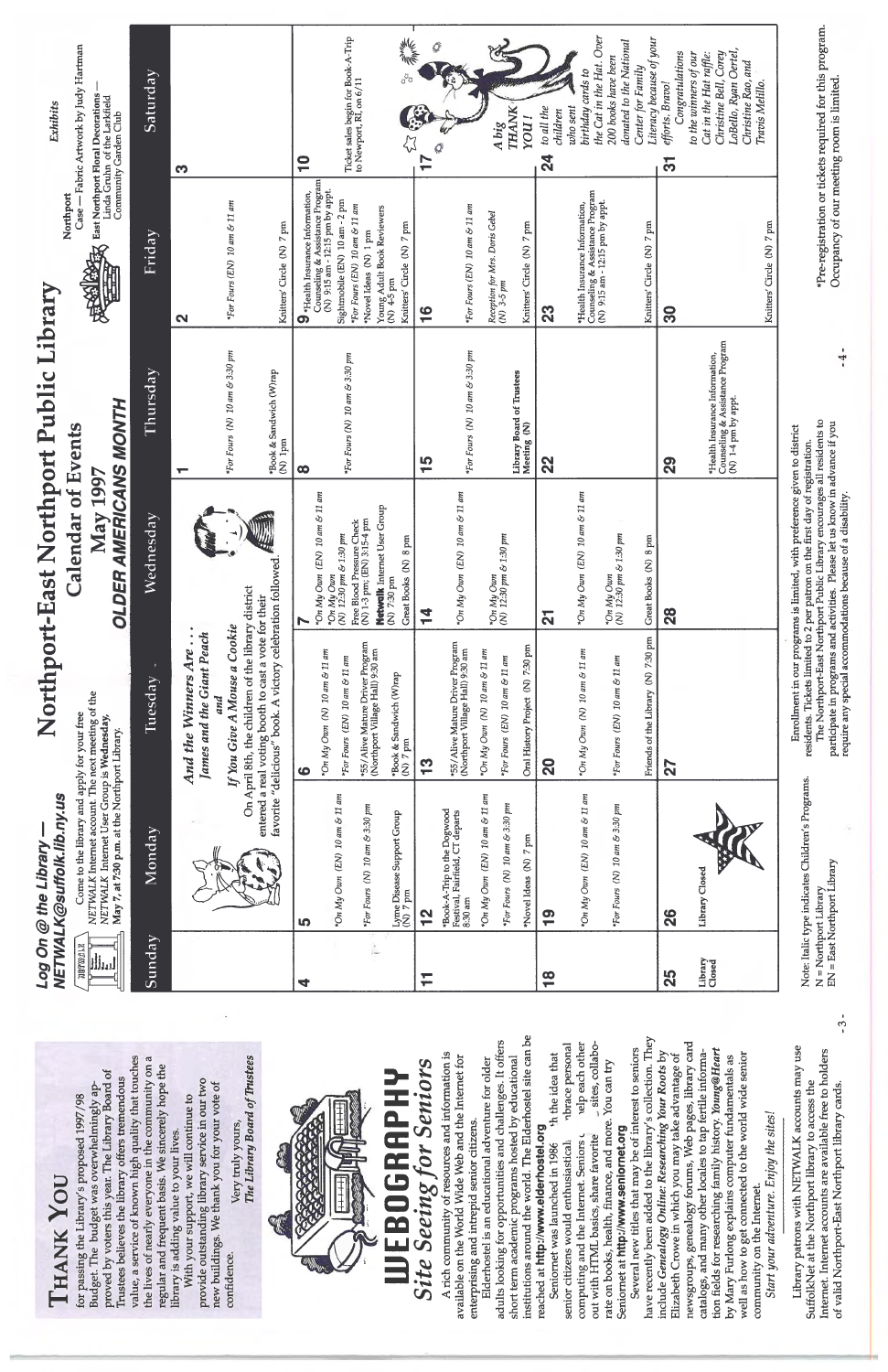

Learning is an adventure that spans a lifetime. Adult learning can provide you with the greatest adventures. Your senior years are prime time for exploring the adventures that await you when you venture through the doors of your public library.

ecreation A good book is an adventure and it is one of the most portable recreation "vehicles." Videos, audio books, music compact discs, and computer programs can also offer hours of education and entertainment. Bring a youngster to the library and be sure to schedule some computer time when you do. There are many "don't miss" computer programs for you to enjoy together with our youngest patrons. And if using a computer presents an adventure too challenging to contem-

plate - have no fear! The child will be able to show you how to make things compute.



**OOLS** Dig up your family roots and<br>branch out onto your family tree. We have books to help you get started and books that will help you track down those "missing links." From How to Climb Your Family Tree: Genealogy for Beginners to The Genealogist's Address Book to Kinship: It's All Relative, we have sources to help give your family research direction. You may obtain



census reels and passenger lists from our cooperative library system and then assemble all of your data using one of our computer programs. At PC Station, we have two programs - the Family Tree Maker and Personal Ancestral File - that can help you fill in your family tree and give you permanent records of your family history. And if your family research takes you on the road ...



**Street Atlas USA** 

will help you map your way. Enter a city or zip code and the computer will create detailed maps for you to print and take with you when you travel. Whether you are sightseeing on Long Island or venturing to other states or countries, check in with us to check out guidebooks; train, plane, and ferry schedules; Elderhostel program guides; and pamphlets with up-to-date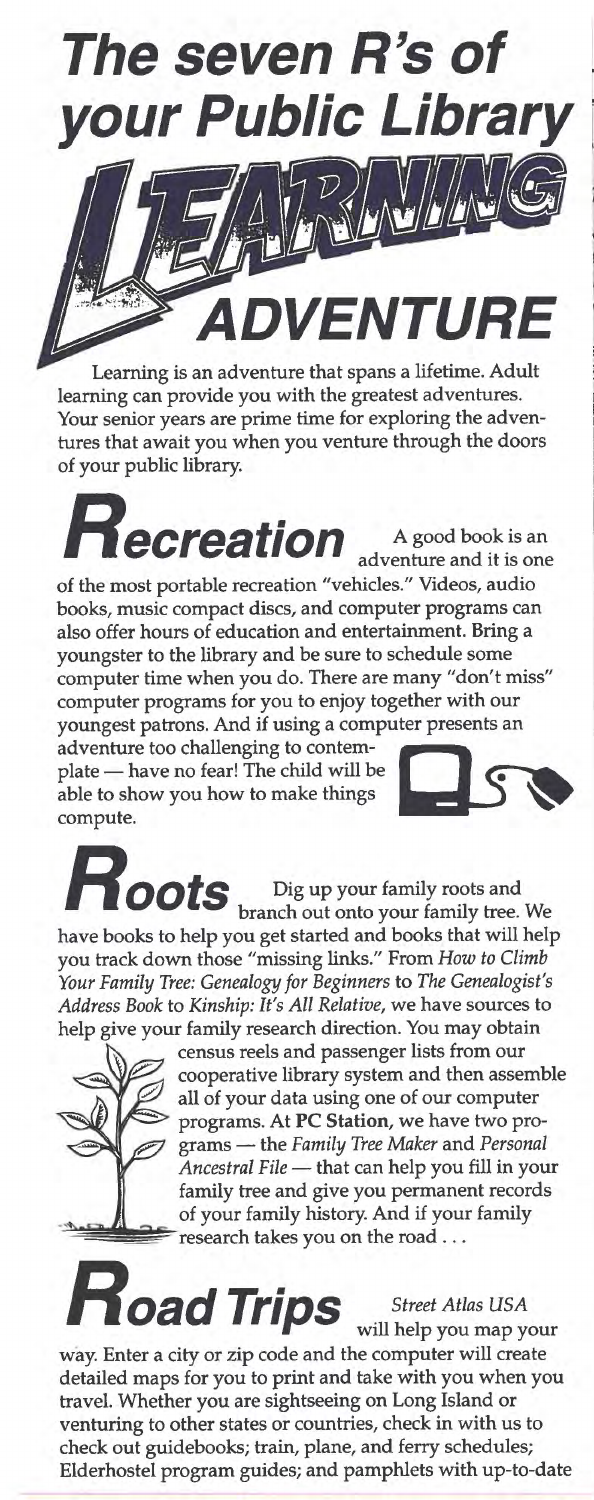information you need to plan your next trip. Book-A-Trip with the library. You won't want to miss our Book-A-Trip day trips to museums, theater, gardens, and historic sites we handle the tickets, make the lunch reservations, and do the driving. Every day, you can travel the world at Internet Station. Sign up for your free library Netwalk Internet account and cruise the information superhighway. Check out this month's Webography (page 3) for some prime Prime Time websites.





Take a trip back in time and recall favorite moments and treasured memories. Write your autobiography with Memories? at PC Station, and turn your life experiences into a legacy of love, insight, and wisdom for your children, grandchildren, and generations to come. For news and facts that happened on "this day in history," two other PC Station computer programs take you for that trip down memory lane. News of the Past and Special Days provide fun "remember when" facts for special birthdays or anniversaries. Just type in the date and flashback on the time line.





Catch up on magazines,

the library has something for all your interests. Art, architecture, business, gardening, music, science, travel ...



Make time to read and read what you've been meaning to read when you have more spare time. That time is now. Join a book discussion group and talk about what you've read. Each month, the Novel Ideas, Book & Sandwich (W)rap, and Great Books discussion groups meet at the library. Read what readers are reading. Join one -

or all - of these groups today.



Whether you are planning your retirement - Fifty Fabulous Places to Retire in America; keeping fit — Keys to<br>Fitness Over 50; or enjoying more leisure time — Treasury of Senior Humor; the library has resources and entertainment sources for every prime time adventurer.

Your LIBRARY LEARNING ADVENTURE is about to begin . . . visit your public library today!

"It is always the adventurers who accomplish great things." - Montesquieu